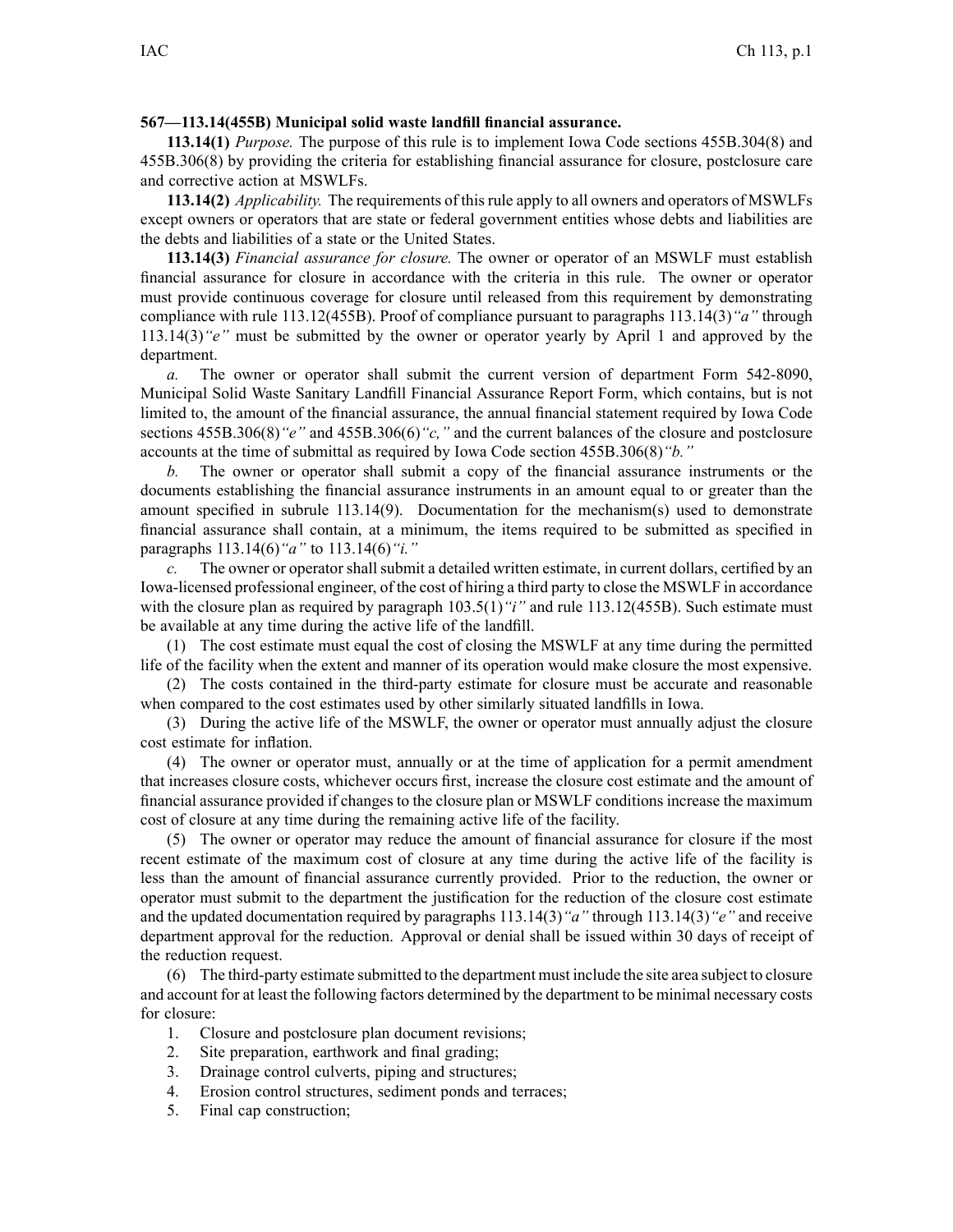- 6. Cap vegetation soil placement;
- 7. Cap seeding, mulching and fertilizing;
- 8. Monitoring well, piezometer and gas control modifications;
- 9. Leachate system cleanout and extraction well modifications;
- 10. Monitoring well installations and abandonments;
- 11. Facility modifications to effect closed status;
- 12. Engineering and technical services;
- 13. Legal, financial and administrative services; and
- 14. Closure compliance certifications and documentation.

*d.* For publicly owned MSWLFs, the owner or operator shall submit to the department <sup>a</sup> copy of the owner's or operator's most recent annual audit repor<sup>t</sup> in the form prescribed by the office of the auditor of the state of Iowa.

*e.* Privately held MSWLFs shall submit an affidavit from the owner or operator indicating that <sup>a</sup> yearly review has been performed by <sup>a</sup> certified public accountant to determine whether the privately owned landfill is in compliance with this chapter. The affidavit shall state the name of the certified public accountant, the dates and conclusions of the review, and the steps taken to rectify any deficiencies identified by the accountant.

**113.14(4)** *Financial assurance for postclosure care.* The owner or operator of an MSWLF must establish financial assurance for the costs of postclosure care in accordance with the criteria in this chapter. The owner or operator must provide continuous coverage for postclosure care until released from this requirement by demonstrating compliance with the postclosure plan and the closure permit. Proof of compliance pursuan<sup>t</sup> to paragraphs 113.14(4)*"a"* through 113.14(4)*"e"* must be submitted by the owner or operator yearly by April 1 and approved by the department.

*a.* The owner or operator shall submit the current version of department Form 542-8090, Municipal Solid Waste Sanitary Landfill Financial Assurance Report Form, which contains, but is not limited to, the amount of the financial assurance, the annual financial statement required by Iowa Code sections 455B.306(8)*"e"* and 455B.306(6)*"c,"* and the current balances of the closure and postclosure accounts required by Iowa Code section 455B.306(8)*"b."*

*b.* The owner or operator shall submit <sup>a</sup> copy of the documents establishing <sup>a</sup> financial assurance instrument in an amount equal to or greater than the amount specified in subrule 113.14(9). Documentation for the mechanism(s) used to demonstrate financial assurance shall contain, at <sup>a</sup> minimum, the items required to be submitted as specified in paragraphs 113.14(6)*"a"* to 113.14(6)*"i."*

*c.* The owner or operator shall submit <sup>a</sup> detailed written estimate, in current dollars, certified by an Iowa-licensed professional engineer, of the cost of hiring <sup>a</sup> third party to conduct postclosure care for the MSWLF in compliance with the postclosure plan developed pursuan<sup>t</sup> to paragraph 113.5(1)*"i"* and rule 113.13(455B). The cost estimate must account for the total cost of conducting postclosure care, as described in the plan, for the entire postclosure care period.

(1) The cost estimate for postclosure care must be based on the most expensive costs of that care during the entire postclosure care period.

(2) The costs contained in the third-party estimate for postclosure care must be accurate and reasonable when compared to the cost estimates used by other similarly situated landfills in Iowa.

(3) During the active life of the MSWLF and during the postclosure care period, the owner or operator must annually adjust the postclosure cost estimate for inflation.

(4) The owner or operator must, annually or at the time of application for <sup>a</sup> permit amendment that increases postclosure costs, whichever occurs first, increase the estimate and the amount of financial assurance provided if changes in the postclosure plan or MSWLF conditions increase the maximum cost of postclosure care.

(5) The owner or operator may reduce the amount of financial assurance for postclosure care if the most recent estimate of the maximum cost of postclosure care beginning at any time during the active life of the facility is less than the amount of financial assurance currently provided. Prior to the reduction, the owner or operator must submit to the department the justification for the reduction of the postclosure cost estimate and the updated documentation required by paragraphs 113.14(4) "a" through 113.14(4) "e" and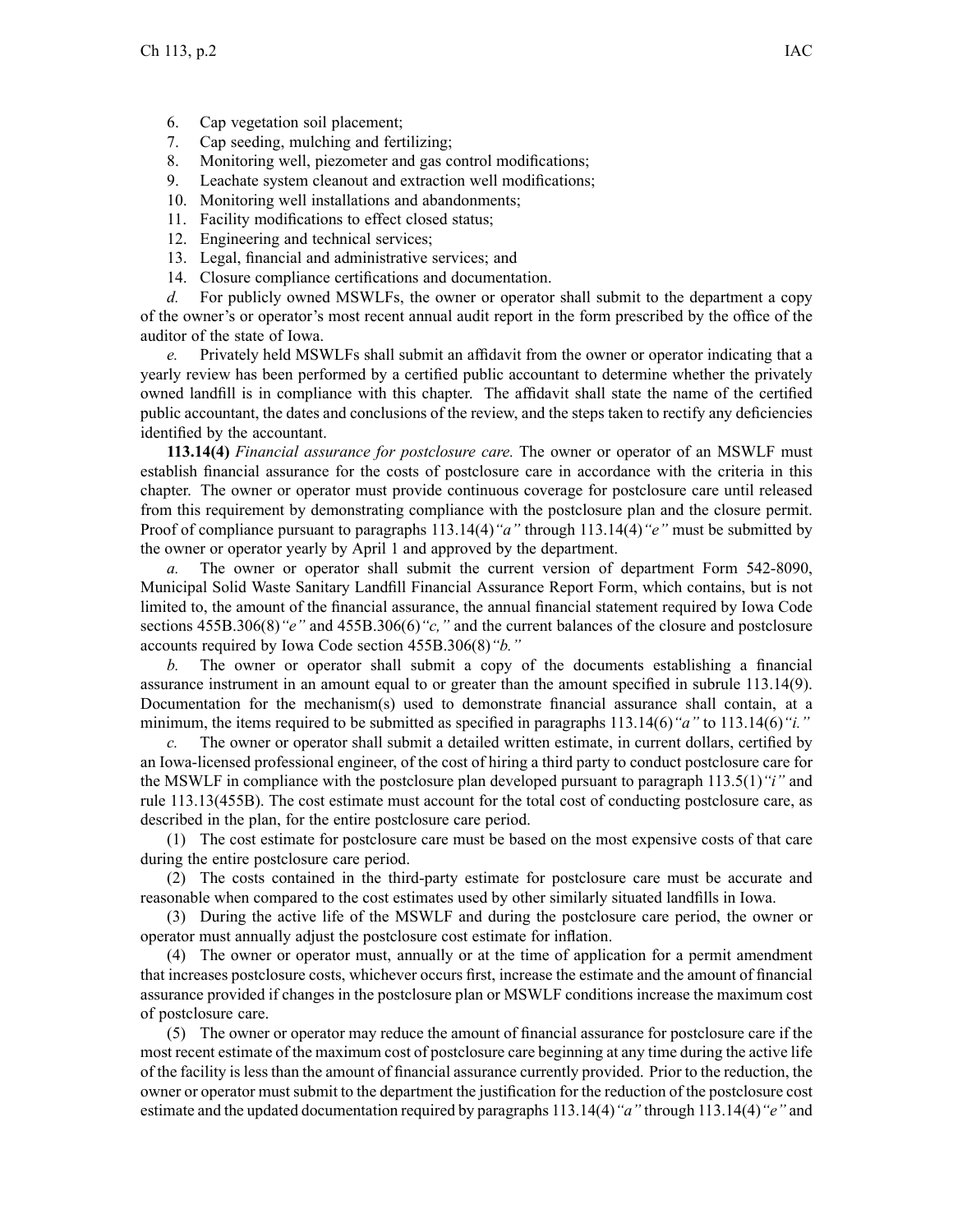must receive department approval for the reduction. Approval or denial shall be issued within 30 days of receipt of the reduction request.

(6) The third-party estimate submitted to the department must include the site area subject to postclosure care and account for at least the following factors determined by the department to be minimal necessary costs for postclosure care:

- 1. General site facilities, access roads and fencing maintenance;
- 2. Cap and vegetative cover maintenance;
- 3. Drainage and erosion control systems maintenance;
- 4. Groundwater to waste separation systems maintenance;
- 5. Gas control systems maintenance;
- 6. Gas control systems monitoring and reports;
- 7. Groundwater and surface water monitoring systems maintenance;
- 8. Groundwater and surface water quality monitoring and reports;
- 9. Groundwater monitoring systems performance evaluations and reports;
- 10. Leachate control systems maintenance;
- 11. Leachate management, transportation and disposal;
- 12. Leachate control systems performance evaluations and reports;
- 13. Engineering and technical services;
- 14. Legal, financial and administrative services; and
- 15. Financial assurance, accounting, audits and reports.

*d.* For publicly owned MSWLFs, the owner or operator shall submit to the department <sup>a</sup> copy of the owner's or operator's most recent annual audit repor<sup>t</sup> in the form prescribed by the office of the auditor of the state of Iowa.

*e.* Privately held MSWLFs shall submit an affidavit from the owner or operator indicating that <sup>a</sup> yearly review has been performed by <sup>a</sup> certified public accountant to determine whether the privately owned landfill is in compliance with this chapter. The affidavit shall state the name of the certified public accountant, the dates and conclusions of the review, and the steps taken to rectify any deficiencies identified by the accountant.

## **113.14(5)** *Financial assurance for corrective action.*

*a.* An owner or operator required to undertake corrective action pursuan<sup>t</sup> to rules 113.9(455B) and 113.10(455B) must have <sup>a</sup> detailed written estimate, in current dollars, prepared by an Iowa licensed professional engineer of the cost of hiring <sup>a</sup> third party to perform the required corrective action. The estimate must account for the total costs of the activities described in the approved corrective action plan for the entire corrective action period. The owner or operator must submit to the department the estimate and financial assurance documentation within 30 days of department approval of the corrective action plan.

(1) The owner or operator must annually adjust the estimate for inflation until the corrective action plan is completed.

(2) The owner or operator must increase the cost estimate and the amount of financial assurance provided if changes in the corrective action plan or MSWLF conditions increase the maximum cost of corrective action.

(3) The owner or operator may reduce the amount of the cost estimate and the amount of financial assurance provided if the estimate exceeds the maximum remaining costs of the remaining corrective action. The owner or operator must submit to the department the justification for the reduction of the cost estimate and documentation of financial assurance.

*b.* The owner or operator of an MSWLF required to undertake <sup>a</sup> corrective action plan must establish financial assurance for the most recent corrective action plan by one of the mechanisms prescribed in subrule 113.14(6). The owner or operator must provide continuous coverage for corrective action until released from financial assurance requirements by demonstrating compliance with the following: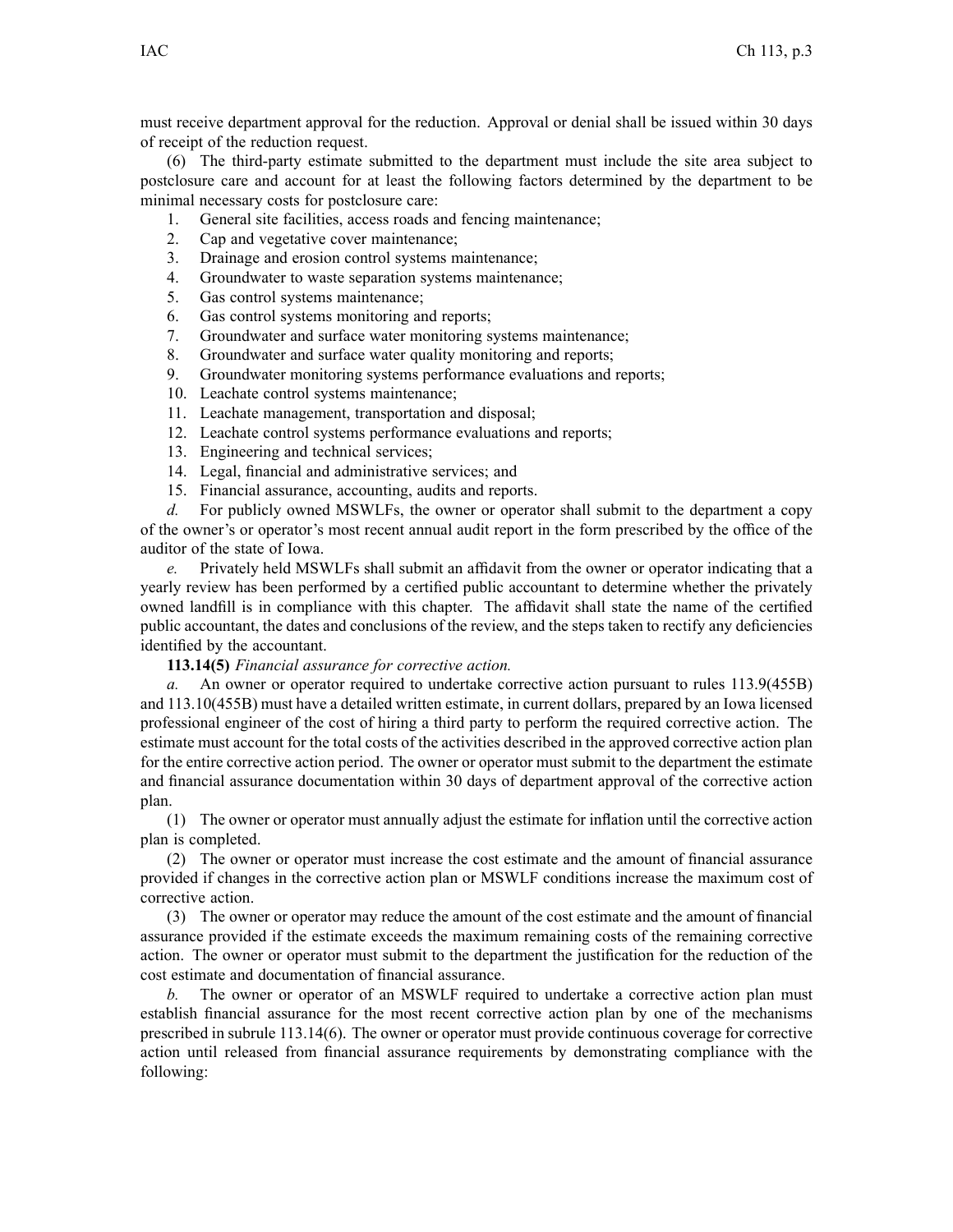(1) Upon completion of the remedy, the owner or operator must submit to the department <sup>a</sup> certification of compliance with the approved corrective action plan. The certification must be signed by the owner or operator and by <sup>a</sup> qualified groundwater scientist and approved by the department.

(2) Upon department approval of completion of the corrective action remedy, the owner or operator shall be released from the requirements for financial assurance for corrective action.

**113.14(6)** *Allowable financial assurance mechanisms.* The mechanisms used to demonstrate financial assurance as required by Iowa Code section 455B.306(8)*"a"* must ensure that the funds necessary to meet the costs of closure, postclosure care, and corrective action for known releases will be available whenever the funds are needed. Owners or operators must choose from options in paragraphs 113.14(6)*"a"* to 113.14(6)*"i."*

*a. Trust fund.*

(1) An owner or operator may demonstrate financial assurance for closure, postclosure, and corrective action, whichever is applicable, by establishing <sup>a</sup> trust fund which conforms to the requirements of this subrule. The trustee must be an entity which has the authority to act as <sup>a</sup> trustee and whose trust operations are regulated and examined by <sup>a</sup> federal or state agency. A copy of the trust agreemen<sup>t</sup> must be submitted pursuan<sup>t</sup> to subrules 113.14(3) and 113.14(4) and placed in the facility's official files.

(2) Payments into the trust fund must be made annually by the owner or operator over ten years or over the remaining life of the MSWLF, whichever is shorter, in the case of <sup>a</sup> trust fund for closure or postclosure care; or over one-half of the estimated length of the corrective action plan in the case of response to <sup>a</sup> known release. This period is referred to as the pay-in period.

(3) For <sup>a</sup> trust fund used to demonstrate financial assurance for closure and postclosure care, the first paymen<sup>t</sup> into the fund must be at least equal to the amount specified in subrule 113.14(9) for closure or postclosure care divided by the number of years in the pay-in period as defined in subparagraph 113.14(6)*"a"*(2).

The amount of subsequent payments must be determined by the following formula:

Next Payment 
$$
=\frac{CE - CB}{Y}
$$

where CE is the amount specified in 113.14(9) for closure or postclosure care (updated for inflation or other changes), CB is the current balance of the trust fund, and Y is the number of years remaining in the pay-in period.

(4) For <sup>a</sup> trust fund used to demonstrate financial assurance for corrective action, the first paymen<sup>t</sup> into the trust fund must be at least equal to one-half of the current cost estimate for corrective action divided by the number of years in the corrective action pay-in period as defined in subparagraph 113.14(6)*"a"*(2). The amount of subsequent payments must be determined by the following formula:

Next Payment 
$$
=
$$
  $\frac{RB - CV}{Y}$ 

where RB is the most recent estimate of the required trust fund balance for corrective action, which is the total cost that will be incurred during the second half of the corrective action period, CV is the current value of the trust fund, and Y is the number of years remaining in the pay-in period.

(5) The initial paymen<sup>t</sup> into the trust fund must be made before the initial receipt of waste or before the cancellation of an alternative financial assurance mechanism, in the case of closure and postclosure care; or no later than 120 days after the corrective action remedy has been approved by the department.

(6) The owner or operator, or other person authorized to conduct closure, postclosure care, or corrective action activities may reques<sup>t</sup> reimbursement from the trustee for these expenditures, including partial closure, as they are incurred. Requests for reimbursement will be granted by the trustee only if sufficient funds are remaining in the trust fund to cover the remaining costs of closure, postclosure care, or corrective action and if justification and documentation of the costs are placed in the operating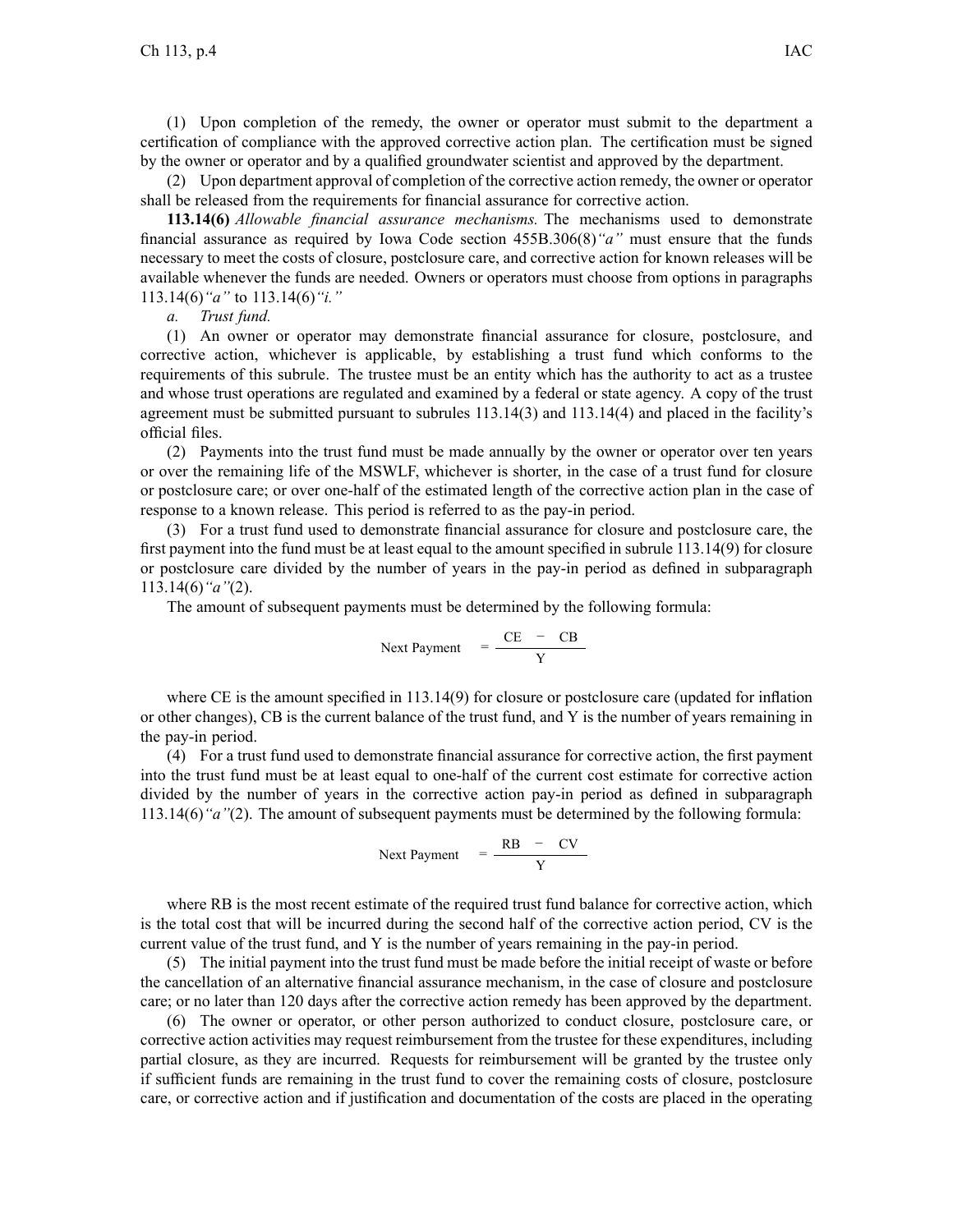record. The owner or operator must submit to the department documentation of the justification for reimbursement and verification that reimbursement has been received.

(7) The trust fund may be terminated by the owner or operator only if the owner or operator substitutes alternative financial assurance as specified in this rule or if the owner or operator is no longer required to demonstrate financial responsibility in accordance with this chapter.

(8) After the pay-in period has been completed, the trust fund shall be adjusted annually to correct any deficiency of the fund with respec<sup>t</sup> to the adjusted cost estimates and may be adjusted annually should the balance in the fund exceed the adjusted cost estimate.

*b. Surety bond guaranteeing paymen<sup>t</sup> or performance.*

(1) An owner or operator may demonstrate financial assurance for closure or postclosure care by obtaining <sup>a</sup> paymen<sup>t</sup> or performance surety bond which conforms to the requirements of this subrule. An owner or operator may demonstrate financial assurance for corrective action by obtaining <sup>a</sup> performance bond which conforms to the requirements of this subrule. The bond must be effective before the initial receipt of waste or before the cancellation of an alternative financial assurance mechanism, in the case of closure and postclosure care; or no later than 120 days after the corrective action remedy has been approved by the department. The owner or operator must submit <sup>a</sup> copy of the bond to the department and keep <sup>a</sup> copy in the facility's official files. The surety company issuing the bond must, at <sup>a</sup> minimum, be among those listed as acceptable sureties on federal bonds in Circular 570 of the U.S. Department of the Treasury. The state shall not be considered <sup>a</sup> party to the surety bond.

(2) The penalsum of the bond must be in an amount at least equal to the amountspecified in subrule 113.14(9) for closure and postclosure or corrective action, whichever is applicable.

(3) Under the terms of the bond, the surety will become liable on the bond obligation when the owner or operator fails to perform as guaranteed by the bond and also upon notice from the department pursuan<sup>t</sup> to subparagraph 113.14(6)*"b"*(6).

(4) The owner or operator must establish <sup>a</sup> standby trust fund. The standby trust fund must meet the requirements of paragraph 113.14(6)*"a"* excep<sup>t</sup> the requirements for initial paymen<sup>t</sup> and subsequent annual payments specified in subparagraphs 113.14(6)*"a"*(2) through (5).

(5) Payments made under the terms of the bond will be deposited by the surety directly into the standby trust fund. Payments from the trust fund must be approved by the trustee and the department.

(6) Under the terms of the bond, the surety may cancel the bond by sending notice of cancellation by certified mail to the owner and operator and to the department 120 daysin advance of cancellation. When such notice is provided, the owner or operator shall, within 60 days, provide to the department adequate proof of alternative financial assurance, notice from the surety of withdrawal of the cancellation, or proof of <sup>a</sup> deposit into the standby trust of <sup>a</sup> sum equal to the amount of the bond. If the owner or operator has not complied with this subparagraph within the 60-day time period, this shall constitute <sup>a</sup> failure to perform and the department shall notify the surety, prior to the expiration of the 120-day notice period, that such <sup>a</sup> failure has occurred.

(7) The bond must be conditioned upon faithful performance by the owner or operator of all closure, postclosure, or corrective action requirements of the Code of Iowa and this chapter. A failure to comply with subparagraph 113.14(6)<sup>*"b"*</sup>(6) shall also constitute a failure to perform under the terms of the bond.

(8) Liability under the bond shall be for the duration of the operation, closure, and postclosure periods.

(9) The owner or operator may cancel the bond only if alternative financial assurance is substituted prior to cancellation or if the owner or operator is no longer required to demonstrate financial responsibility in accordance with this chapter.

*c. Letter of credit.*

(1) An owner or operator may demonstrate financial assurance for closure, postclosure care, or corrective action, whichever is applicable, by obtaining an irrevocable standby letter of credit which conforms to the requirements of this subrule. The letter of credit must be effective before the initial receipt of waste or before the cancellation of an alternative financial assurance mechanism, in the case of closure and postclosure care; or no later than 120 days after the corrective action plan is approved by the department. The owner or operator must submit to the department <sup>a</sup> copy of the letter of credit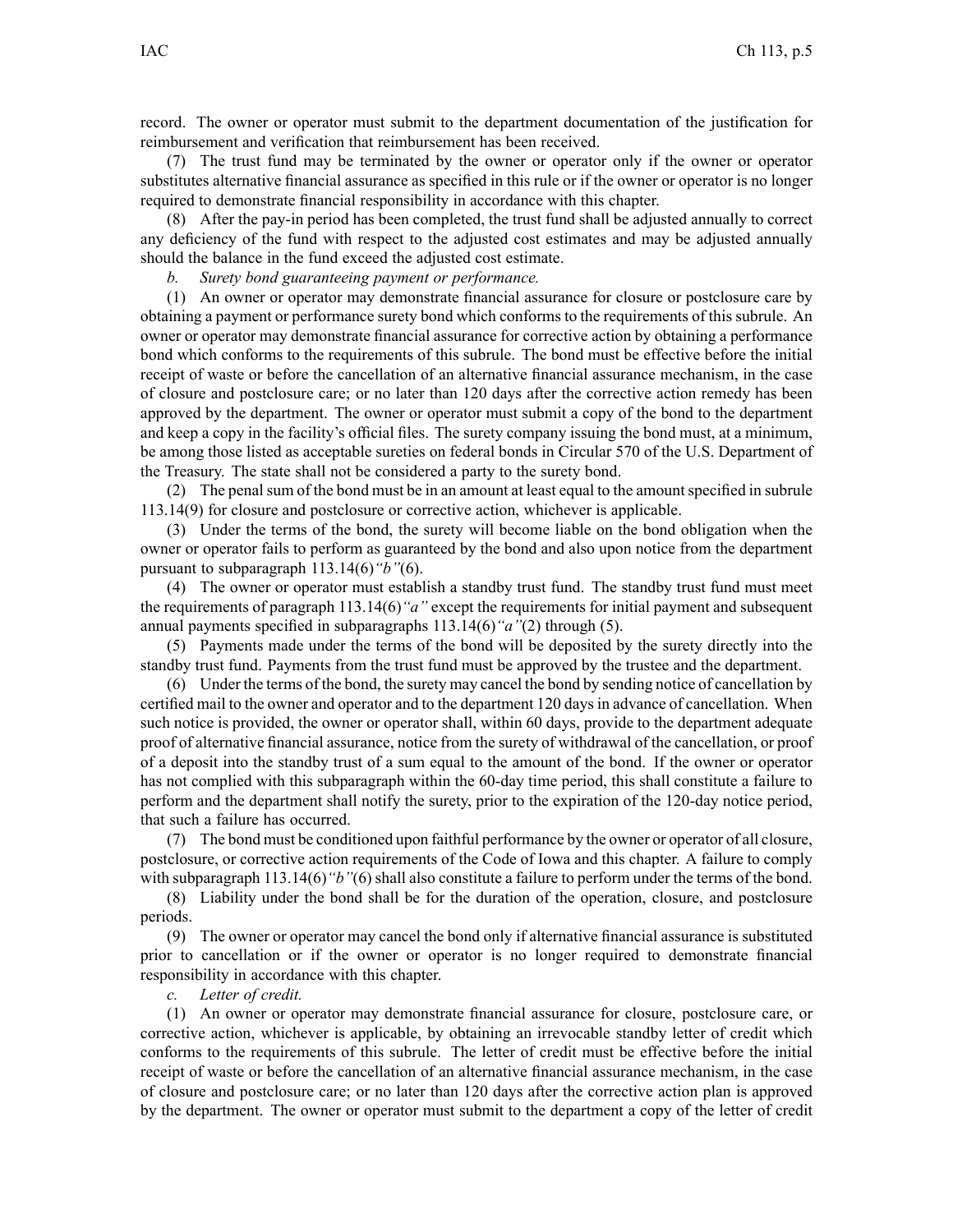and place <sup>a</sup> copy in the facility's official files. The issuing institution must be an entity which has the authority to issue letters of credit and whose letter-of-credit operations are regulated and examined by <sup>a</sup> federal or state agency.

(2) A letter from the owner or operator referring to the letter of credit by number, issuing institution, and date, and providing the name and address of the facility, and the amount of funds assured, must be included with the letter of credit submitted to the department and placed in the facility's files.

(3) The letter of credit must be irrevocable and issued for <sup>a</sup> period of at least one year in an amount at least equal to the amount specified in subrule 113.14(9) for closure, postclosure care or corrective action, whichever is applicable. The letter of credit must provide that the expiration date will be automatically extended for <sup>a</sup> period of at least one year unless the issuing institution has canceled the letter of credit by sending notice of cancellation by certified mail to the owner or operator and to the department 120 days in advance of cancellation. When such notice is provided, the owner or operator shall, within 60 days, provide to the department adequate proof of alternative financial assurance, notice of withdrawal of cancellation, or proof of <sup>a</sup> deposit of <sup>a</sup> sum equal to the amount of the letter of credit into the closure and postclosure accounts established pursuan<sup>t</sup> to Iowa Code section 455B.306(8)*"b."* If the owner or operator has not complied with this subrule within the 60-day time period, the issuer of the letter of credit shall deposit <sup>a</sup> sum equal to the amount of the letter of credit into the closure and postclosure accounts established by the owner or operator pursuan<sup>t</sup> to Iowa Code section 455B.306(8)*"b."* The provision of funds by the issuer of the letter of credit shall be considered an issuance of a loan to the owner or operator, and the terms of that loan shall be governed by the letter of credit or subsequent agreemen<sup>t</sup> between those parties. The state shall not be considered <sup>a</sup> party to this credit transaction.

(4) The owner or operator may cancel the letter of credit only if alternative financial assurance is substituted prior to cancellation or if the owner or operator is no longer required to demonstrate financial responsibility in accordance with this chapter.

*d. Insurance.*

(1) An owner or operator may demonstrate financial assurance for closure, postclosure care, or corrective action by obtaining insurance which conforms to the requirements of this subrule. The insurance must be effective before the initial receipt of waste or prior to cancellation of an alternative financial assurance, in the case of closure and postclosure care; or no later than 120 days after the corrective action plan has been approved by the department. At <sup>a</sup> minimum, the insurer must be licensed to transact the business of insurance, or be eligible to provide insurance as an excess or surplus lines insurer, in one or more states. The owner or operator must submit to the department <sup>a</sup> copy of the insurance policy and retain <sup>a</sup> copy in the facility's official files.

(2) The closure or postclosure care insurance policy must guarantee that funds will be available to close the MSWLF unit whenever final closure occurs or to provide postclosure care for the MSWLF unit whenever the postclosure care period begins, whichever is applicable. The policy must also guarantee that once closure or postclosure care begins, the insurer will be responsible for the paying out of funds to the owner or operator or other person authorized to conduct closure or postclosure care, up to an amount equal to the face amount of the policy.

(3) The insurance policy must be issued for <sup>a</sup> face amount at least equal to the amount specified in subrule 113.14(9) for closure, postclosure care, or corrective action, whichever is applicable. The term "face amount" means the total amount the insurer is obligated to pay under the policy. Actual payments by the insurer will not change the face amount, although the insurer's future liability will be lowered by the amount of the payments.

(4) An owner or operator, or any other person authorized to conduct closure or postclosure care, may receive reimbursements for closure or postclosure expenditures, including partial closure, whichever is applicable. Requests for reimbursement will be granted by the insurer only if the remaining value of the policy is sufficient to cover the remaining costs of closure or postclosure care, and if justification and documentation of the cost are placed in the operating record. The owner or operator must submit to the department documentation of the justification for reimbursement and verification that the reimbursement has been received.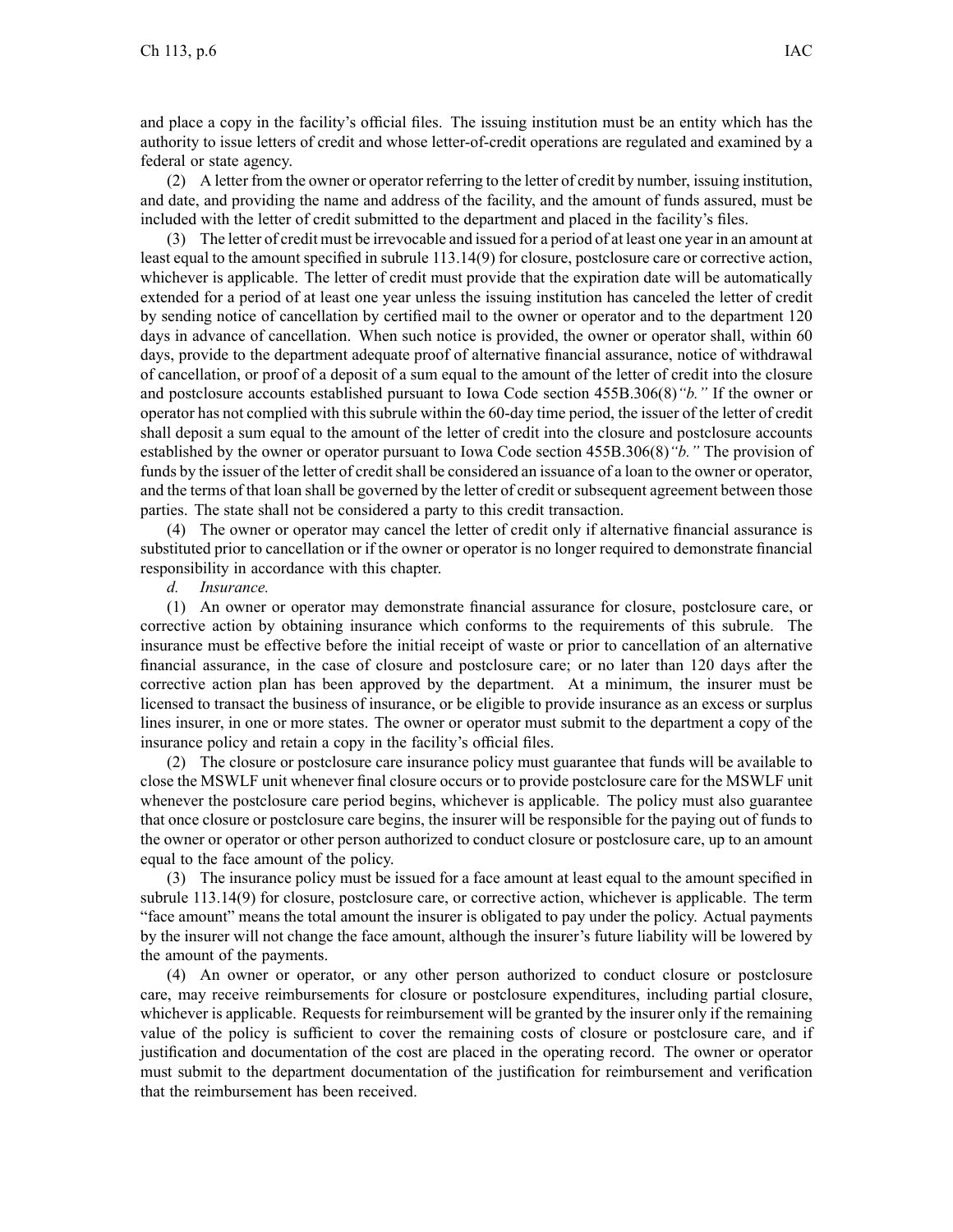(5) Each policy must contain <sup>a</sup> provision allowing assignment of the policy to <sup>a</sup> successor owner or operator. Such assignment may be conditional upon consent of the insurer, provided that such consent is not unreasonably refused.

(6) The insurance policy must provide that the insurer may not cancel, terminate or fail to renew the policy excep<sup>t</sup> for failure to pay the premium. The automatic renewal of the policy must, at <sup>a</sup> minimum, provide the insured with the option of renewal at the face amount of the expiring policy. If there is <sup>a</sup> failure to pay the premium, the insurer may cancel the policy by sending notice of cancellation by certified mail to the owner and operator and to the department 120 daysin advance of cancellation. When such notice is provided, the owner or operator shall, within 60 days, provide to the department adequate proof of alternative financial assurance, notice from the insurer of withdrawal of cancellation, or proof of <sup>a</sup> deposit of <sup>a</sup> sum equal to the amount of the insurance coverage into the closure and postclosure accounts established pursuan<sup>t</sup> to Iowa Code section 455B.306(8)*"b."* If the owner or operator has not complied with this subrule within the 60-day time period, this shall constitute <sup>a</sup> failure to perform and shall be <sup>a</sup> covered event pursuan<sup>t</sup> to the terms of the insurance policy. A failure by the owner or operator to comply with this subrule within the 60-day period shall make the insurer liable for the closure and postclosure care of the covered facility up to the amount of the policy limits, which shall be equal to the most recently submitted cost estimates.

(7) For insurance policies providing coverage for postclosure care, commencing on the date that liability to make payments pursuan<sup>t</sup> to the policy accrues, the insurer will thereafter annually increase the face amount of the policy. Such increase must be equivalent to the face amount of the policy, less any payments made, multiplied by an amount equivalent to 85 percen<sup>t</sup> of the most recent investment rate or of the equivalent coupon-issue yield announced by the U.S. Treasury for 26-week treasury securities.

(8) The owner or operator may cancel the insurance only if alternative financial assurance is substituted prior to cancellation or if the owner or operator is no longer required to demonstrate financial responsibility in accordance with this rule.

*e. Corporate financial test.* An owner or operator that satisfies the requirements of this subrule may demonstrate financial assurance up to the amount specified below:

(1) Financial component. The owner or operator must satisfy the requirements of numbered paragraphs 113.14(6)<sup>"</sup>e"(1)<sup>"1</sup>" to "3" to meet the financial component of the corporate financial test.

1. The owner or operator must satisfy one of the following three conditions:

● A current rating for its senior unsubordinated debt of AAA, AA, A, or BBB as issued by Standard & Poor's or Aaa, Aa, Aor Baa as issued by Moody's; or

● A ratio of less than 1.5 comparing total liabilities to net worth (net worth calculations may not include future permitted capacity of the subject landfill as an asset); or

● A ratio of greater than 0.10 comparing the sum of net income plus depreciation, depletion and amortization, minus \$10 million, to total liabilities;

2. The tangible net worth, excluding future permitted capacity of the subject landfill, of the owner or operator must be greater than:

 $\bullet$  The sum of the current closure, postclosure care, and corrective action cost estimates and any other environmental obligations, including guarantees, covered by this financial test plus \$10 million excep<sup>t</sup> as provided in the second bulleted paragraph of numbered paragraph 113.14(6)*"e"*(1)"2"; or

● Net worth of \$10 million, excluding future permitted capacity of the subject landfill, plus the amount of any guarantees that have not been recognized as liabilities on the financial statements, provided that all of the current closure, postclosure care, and corrective action costs and any other environmental obligations covered by <sup>a</sup> financial test are recognized as liabilities on the owner's or operator's audited financial statements, and are subject to the approval of the department; and

3. The owner or operator must have, located in the United States, assets, excluding future permitted capacity of the subject landfill, amounting to at least the sum of current closure, postclosure care, and corrective action cost estimates and any other environmental obligations covered by <sup>a</sup> financial test as described in subparagraph 113.14(6)*"e"*(5).

(2) Record-keeping and reporting requirements. The owner or operator must submit the following records to the department and place <sup>a</sup> copy in the facility's official files prior to the initial receipt of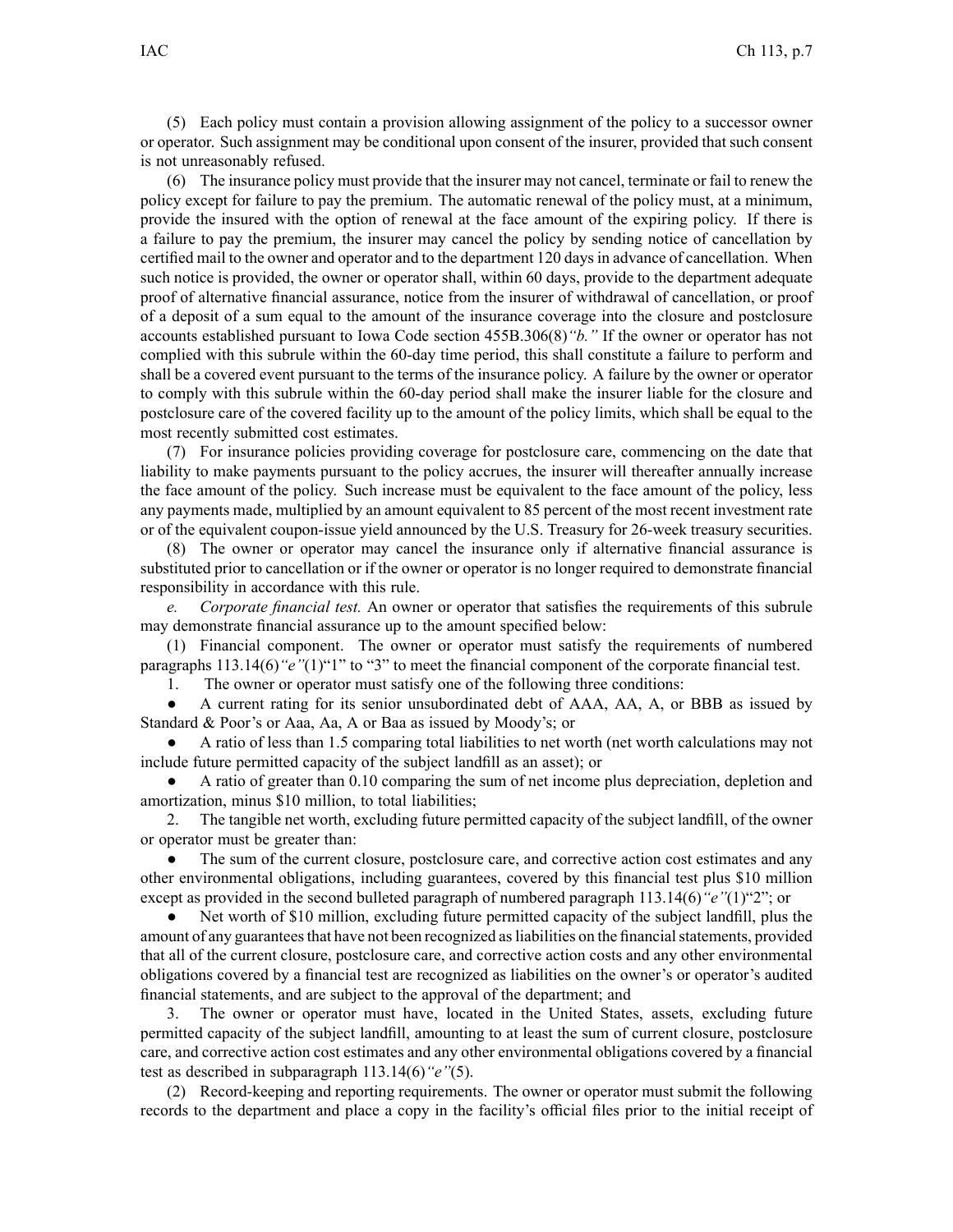solid waste or cancellation of an alternative financial assurance instrument, in the case of closure and postclosure care; or no later than 120 days after the corrective action plan has been approved by the department:

1. A letter signed by <sup>a</sup> certified public accountant and based upon <sup>a</sup> certified audit that:

 $\bullet$  Lists all the current cost estimates covered by <sup>a</sup> financial test including, but not limited to, cost estimates required by subrules 113.14(3) to 113.14(5); cost estimates required for municipal solid waste managemen<sup>t</sup> facilities pursuan<sup>t</sup> to 40 CFR Part 258; cost estimates required for UIC facilities under 40 CFR Part 144, if applicable; cost estimates required for petroleum underground storage tank facilities under 40 CFR Part 280, if applicable; cost estimates required for PCB storage facilities under 40 CFR Part 761, if applicable; and cost estimates required for hazardous waste treatment, storage, and disposal facilities under 40 CFR Parts 264 and 265, if applicable; and

● Provides evidence demonstrating that the owner or operator meets the conditions of subparagraph 113.14(6)*"e"*(1).

2. A copy of the independent certified public accountant's unqualified opinion of the owner's or operator's financial statements for the latest completed fiscal year. To be eligible to use the financial test, the owner's or operator's financial statements must receive an unqualified opinion from the independent certified public accountant. An adverse opinion or disclaimer of opinion shall be cause for disallowance of this mechanism. A qualified opinion related to the demonstration of financial assurance may, at the discretion of the department, be cause for disallowance. If the department does not allow use of the corporate financial test, the owner or operator must provide alternative financial assurance that meets the requirements of this rule.

3. If the certified public accountant's letter providing evidence of financial assurance includes financial data showing that the owner or operator satisfies subparagraph 113.14(6)*"e"*(1) that differs from data in the audited financial statements referred to in numbered paragraph 113.14(6)*"e"*(2)"2," then <sup>a</sup> special repor<sup>t</sup> from the owner's or operator's independent certified public accountant to the owner or operator is required. The special repor<sup>t</sup> shall be based upon an agreed-upon procedures engagemen<sup>t</sup> in accordance with professional auditing standards and shall describe the procedures performed in comparing the data in the certified public accountant's letter derived from the independently audited, year-end financial statements for the latest fiscal year with the amounts in such financial statements, the findings of that comparison, and the reasons for any differences.

4. If the certified public accountant's letter provides <sup>a</sup> demonstration that the owner or operator has assured for environmental obligations as provided in the second bulleted paragraph of numbered paragraph 113.14(6)*"e"*(1)"2," then the letter shall include <sup>a</sup> repor<sup>t</sup> from the independent certified public accountant that verifies that all of the environmental obligations covered by <sup>a</sup> financial test have been recognized as liabilities on the audited financial statements and that documents how these obligations have been measured and reported, and verifies that the tangible net worth of the owner or operator is at least \$10 million plus the amount of any guarantees provided.

(3) The owner or operator may cease the submission of the information required by paragraph 113.14(6)*"e"* only if alternative financial assurance is substituted prior to cancellation or if the owner or operator is no longer required to demonstrate financial responsibility in accordance with this chapter.

(4) The department may, based on <sup>a</sup> reasonable belief that the owner or operator may no longer meet the requirements of subparagraph 113.14(6)<sup>"</sup>e"(1), require the owner or operator to provide reports of its financial condition in addition to or including current financial test documentation as specified in subparagraph 113.14(6)*"e"*(2). If the department finds that the owner or operator no longer meets the requirements of subparagraph 113.14(6)*"e"*(1), the owner or operator must provide alternative financial assurance that meets the requirements of this rule.

(5) Calculation of costs to be assured. When calculating the current cost estimates for closure, postclosure care, corrective action, or the sum of the combination of such costs to be covered, and any other environmental obligations assured by <sup>a</sup> financial test referred to in paragraph 113.14(6)*"e,"* the owner or operator must include cost estimates required for subrules 113.14(3) to 113.14(5); cost estimates for municipal solid waste managemen<sup>t</sup> facilities pursuan<sup>t</sup> to 40 CFR Section 258.74; and cost estimates required for the following environmental obligations, if the owner or operator assures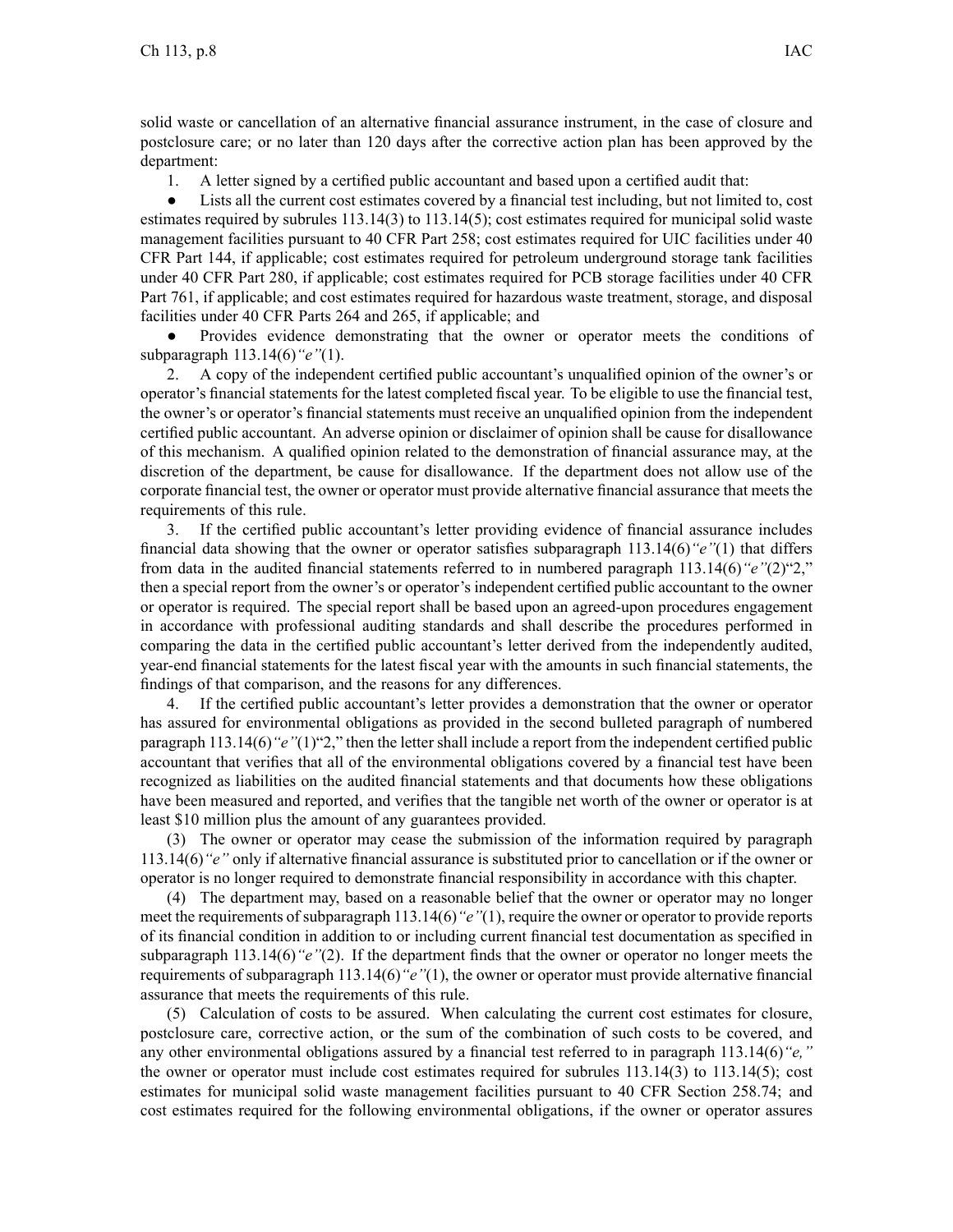those environmental obligations through <sup>a</sup> financial test: obligations associated with UIC facilities under 40 CFR Part 144, petroleum underground storage tank facilities under 40 CFR Part 280, PCB storage facilities under 40 CFR Part 761, and hazardous waste treatment, storage, and disposal facilities under 40 CFR Parts 264 and 265.

*f. Local governmen<sup>t</sup> financial test.* An owner or operator that satisfies the requirements of this subrule may demonstrate financial assurance up to the amount specified below:

(1) Financial component.

1. The owner or operator must satisfy one of the following requirements:

 $\bullet$  If the owner or operator has outstanding, rated, general obligation bonds that are not secured by insurance, <sup>a</sup> letter of credit, or other collateral or guarantee, the owner or operator must have <sup>a</sup> current rating of Aaa, Aa, A, or Baa, as issued by Moody's, or AAA, AA, A, or BBB, as issued by Standard & Poor's on all such general obligation bonds; or

● The owner or operator must satisfy both of the following financial ratios based on the owner's or operator's most recent audited annual financial statement: <sup>a</sup> ratio of cash plus marketable securities to total expenditures greater than or equal to 0.05, and <sup>a</sup> ratio of annual debt service to total expenditures less than or equal to 0.20.

2. The owner or operator must prepare its financial statements in conformity with Generally Accepted Accounting Principles or Other Comprehensive Bases of Accounting and have its financial statements audited by an independent certified public accountant or the office of the auditor of the state of Iowa. The financial statement shall be in the form prescribed by the office of the auditor of the state of Iowa.

3. A local governmen<sup>t</sup> is not eligible to assure its obligations in paragraph 113.14(6)*"f"* if it:

 $\bullet$ Is currently in default on any outstanding general obligation bonds; or

● Has any outstanding general obligation bonds rated lower than Baa as issued by Moody's or BBB as issued by Standard & Poor's; or

● Operated at <sup>a</sup> deficit equal to 5 percen<sup>t</sup> or more of total annual revenue in each of the pas<sup>t</sup> two fiscal years; or

 $\bullet$  Receives an adverse opinion or disclaimer of opinion from the independent certified public accountant or office of the auditor of the state of Iowa auditing its financial statement as required under numbered paragraph 113.14(6)*"f"*(1)"2." A qualified opinion that is related to the demonstration of financial assurance may, at the discretion of the department, be cause for disallowance of this mechanism.

4. The following terms used in this paragraph are defined as follows:

● "Cash plus marketable securities" means all the cash plus marketable securities held by the local governmen<sup>t</sup> on the last day of <sup>a</sup> fiscal year, excluding cash and marketable securities designated to satisfy pas<sup>t</sup> obligations such as pensions.

● "Debt service" means the amount of principal and interest due on <sup>a</sup> loan in <sup>a</sup> given time period, typically the current year.

●"Deficit" means total annual revenues minus total annual expenditures.

 $\bullet$ "Total expenditures" means all expenditures, excluding capital outlays and debt repayment.

● "Total revenues" means revenues from all taxes and fees, excluding revenue from funds managed by local governmen<sup>t</sup> on behalf of <sup>a</sup> specific third party, and does not include the proceeds from borrowing or asset sales.

(2) Public notice component. The local governmen<sup>t</sup> owner or operator must include disclosure of the closure and postclosure care costs assured through the financial test in its next annual audit repor<sup>t</sup> prior to the initial receipt of waste at the facility or prior to cancellation of an alternative financial assurance mechanism, whichever is later. A reference to corrective action costs must be placed in the next annual audit repor<sup>t</sup> after the corrective action plan is approved by the department. For the first year the financial test is used to assure costs at <sup>a</sup> particular facility, the reference may instead be placed in the facility's official files until issuance of the next available annual audit repor<sup>t</sup> if timing does not permit the reference to be incorporated into the most recently issued annual audit repor<sup>t</sup> or budget. For closure and postclosure costs, conformance with Governmental Accounting Standards Board Statement 18 ensures compliance with this public notice component.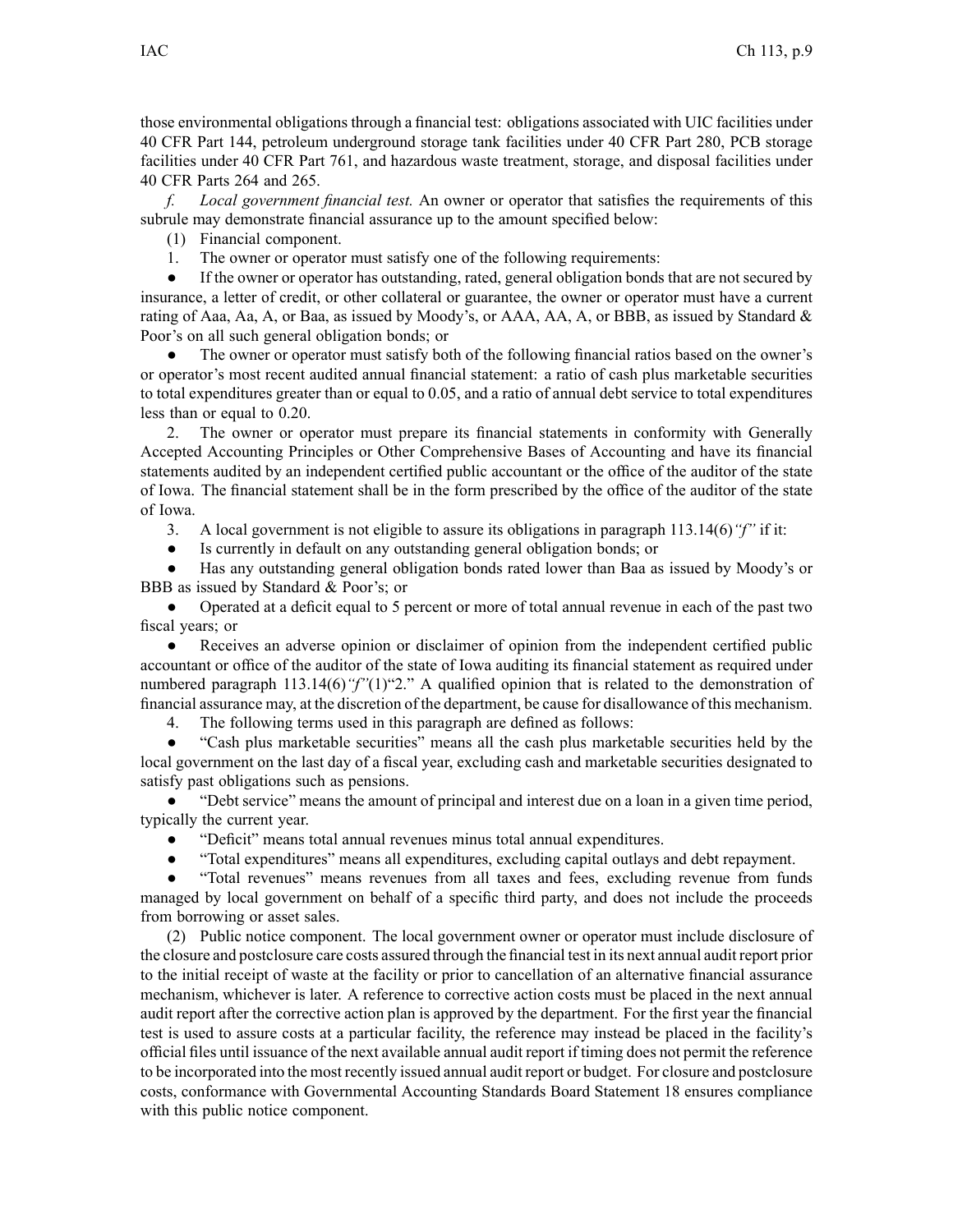- (3) Record-keeping and reporting requirements.
- 1. The local governmen<sup>t</sup> owner or operator must submit to the department the following items:

● A letter signed by the local government's chief financial officer that lists all the current cost estimates covered by <sup>a</sup> financial test, as described in subparagraph 113.14(6)*"f"*(4); provides evidence and certifies that the local governmen<sup>t</sup> meets the conditions of numbered paragraphs 113.14(6)*"f"*(1)"1," "2," and "3"; and certifies that the local governmen<sup>t</sup> meets the conditions of subparagraphs 113.14(6)*"f"*(2) and (4); and

● The local government's annual financial repor<sup>t</sup> indicating compliance with the financial ratios required by numbered paragraph 113.14(6)*"f"*(1)"1," second bulleted paragraph, if applicable; and the requirements of numbered paragraph 113.14(6)*"f"*(1)"2" and the third and fourth bulleted paragraphs of numbered paragraph 113.14(6)*"f"*(1)"3"; and also indicating that the requirements of Governmental Accounting Standards Board Statement 18 have been met.

2. The items required in numbered paragraph 113.14(6)*"f"*(3)"1" must be submitted to the department and placed in the facility's official files prior to the receipt of waste or prior to the cancellation of an alternative financial mechanism, in the case of closure and postclosure care; or, in the case of corrective action, not later than 120 days after the corrective action plan is approved by the department.

3. After the initial submission of the required items and their placement in the facility's official files, the local governmen<sup>t</sup> owner or operator must update the information and place the updated information in the facility's official files within 180 days following the close of the owner's or operator's fiscal year.

4. The owner or operator may cease the submission of the information required by paragraph 113.14(6)*"f"* only if alternative financial assurance is substituted prior to cancellation or if the owner or operator is no longer required to demonstrate financial responsibility in accordance with this rule.

5. A local governmen<sup>t</sup> must satisfy the requirements of the financial test at the close of each fiscal year. If the local governmen<sup>t</sup> owner or operator no longer meets the requirements of the local governmen<sup>t</sup> financial test, the local governmen<sup>t</sup> must, within 180 days following the close of the owner's or operator's fiscal year, obtain alternative financial assurance that meets the requirements of this rule, place the required submissions for that assurance in the operating record, and notify the department that the owner or operator no longer meets the criteria of the financial test and that alternative financial assurance has been obtained.

6. The department, based on <sup>a</sup> reasonable belief that the local governmen<sup>t</sup> owner or operator may no longer meet the requirements of the local governmen<sup>t</sup> financial test, may require additional reports of financial conditions from the local governmen<sup>t</sup> at any time. If the department finds, on the basis of such reports or other information, that the owner or operator no longer meets the requirements of the local governmen<sup>t</sup> financial test, the local governmen<sup>t</sup> must provide alternative financial assurance in accordance with this rule.

(4) Calculation of costs to be assured. The portion of the closure, postclosure care, and corrective action costs which an owner or operator may assure under this subrule is determined as follows:

1. If the local governmen<sup>t</sup> owner or operator does not assure other environmental obligations through <sup>a</sup> financial test, the owner or operator may assure closure, postclosure care, and corrective action costs that equal up to 43 percen<sup>t</sup> of the local government's total annual revenue.

2. If the local governmen<sup>t</sup> assures other environmental obligations through <sup>a</sup> financial test, including those associated with UIC facilities under 40 CFR Section 144.62, petroleum underground storage tank facilities under 40 CFR Part 280, PCB storage facilities under 40 CFR Part 761, and hazardous waste treatment, storage, and disposal facilities under 40 CFR Parts 264 and 265, the owner or operator must add those costs to the closure, postclosure care, and corrective action costs it seeks to assure under this subparagraph. The total that may be assured must not exceed 43 percen<sup>t</sup> of the local government's total annual revenue.

3. The owner or operator must obtain an alternative financial assurance instrument for those costs that exceed the limits set in numbered paragraphs 113.14(6)*"f"*(4)"1" and "2."

*g. Corporate guarantee.*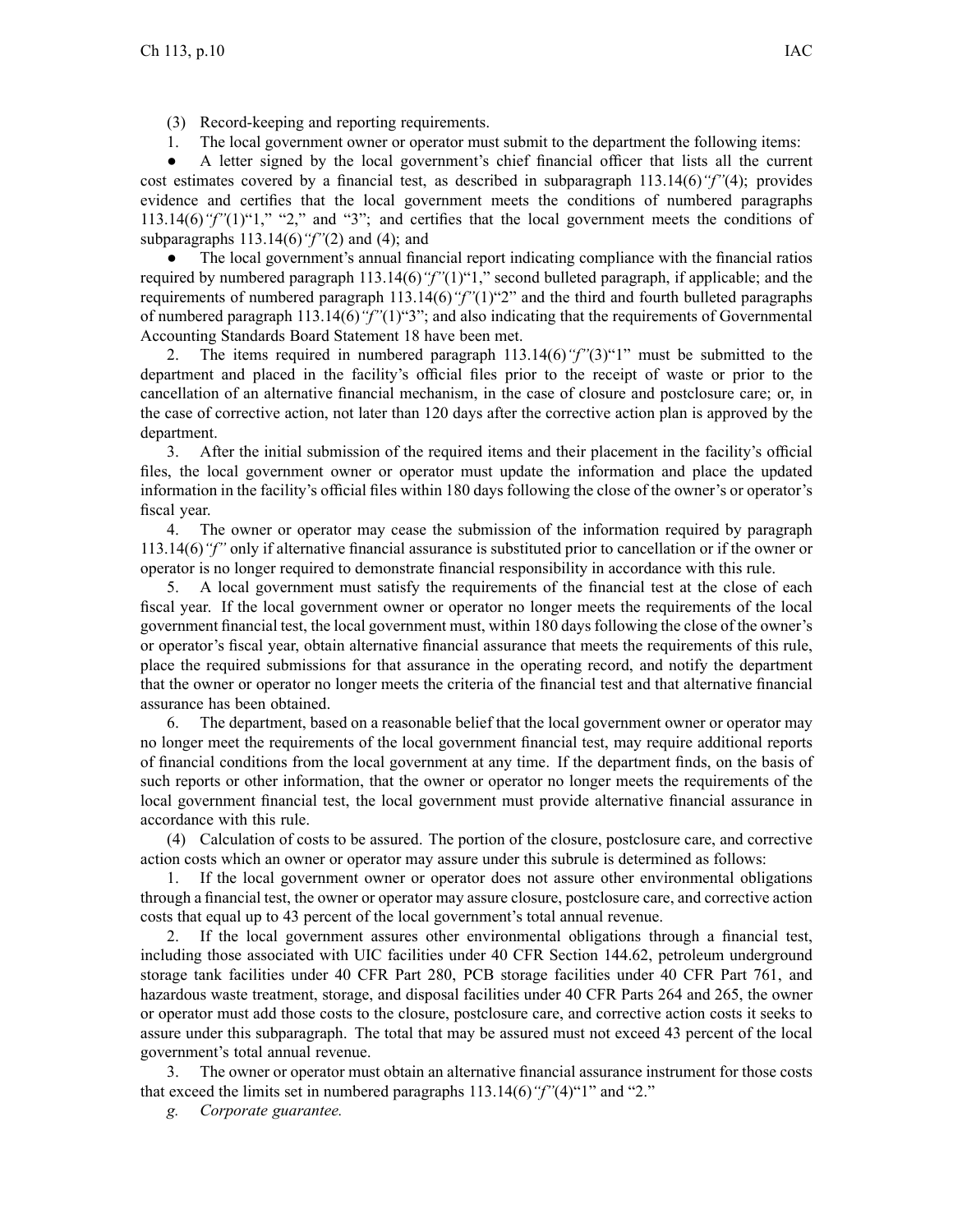(1) An owner or operator may meet the requirements of this paragraph by obtaining <sup>a</sup> written guarantee. The guarantor must be the direct or higher-tier paren<sup>t</sup> corporation of the owner or operator, an owner or operator whose paren<sup>t</sup> corporation is also the paren<sup>t</sup> corporation of the owner or operator, or an owner or operator with <sup>a</sup> "substantial business relationship" with the owner or operator. The guarantor must meet the requirements for owners or operators in paragraph 113.14(6)*"g"* and must comply with the terms of the guarantee. A certified copy of the guarantee must be placed in the facility's operating record along with copies of the letter from <sup>a</sup> certified public accountant and the accountant's opinions. If the guarantor's paren<sup>t</sup> corporation is also the paren<sup>t</sup> corporation of the owner or operator, the letter from the certified public accountant must describe the value received in consideration of the guarantee. If the guarantor is an owner or operator with <sup>a</sup> "substantial business relationship" with the owner or operator, this letter must describe this "substantial business relationship" and the value received in consideration of the guarantee.

(2) The guarantee must be effective and all required submissions made to the department prior to the initial receipt of waste or before cancellation of an alternative financial mechanism, in the case of closure and postclosure care; or, in the case of corrective action, no later than 120 days after the corrective action plan has been approved by the department.

(3) The terms of the guarantee must provide that:

1. If the owner or operator fails to perform closure, postclosure care, or corrective action of <sup>a</sup> facility covered by the guarantee, or fails to obtain alternative financial assurance within 90 days of notice of intent to cancel pursuan<sup>t</sup> to numbered paragraphs 113.14(6)*"g"*(3)"2" and "3," the guarantor will:

● Perform, or pay <sup>a</sup> third party to perform, closure, postclosure care, or corrective action as required (performance guarantee);

● Establish <sup>a</sup> fully funded trust fund as specified in paragraph 113.14(6)*"a"* in the name of the owner or operator (payment guarantee); or

●Obtain alternative financial assurance as required by numbered paragraph 113.14(6)*"g"*(3)"3."

2. The guarantee will remain in force for as long as the owner or operator must comply with the applicable financial assurance requirements of this rule unless the guarantor sends prior notice of cancellation by certified mail to the owner or operator and to the department. Cancellation may not occur, however, during the 120 days beginning on the date of receipt of the notice of cancellation by both the owner or operator and the department, as evidenced by the return receipts.

3. If notice of cancellation is given, the owner or operator must, within 90 daysfollowing receipt of the cancellation notice by the owner or operator and the department, provide to the department adequate proof of alternative financial assurance, notice from the guarantor of withdrawal of the cancellation, or proof of the establishment of <sup>a</sup> fully funded trust fund pursuan<sup>t</sup> to paragraph 113.14(6)*"a."* If the owner or operator fails to comply with the provisions of this paragraph within the 90-day period, the guarantor must provide that alternative financial assurance prior to cancellation of the corporate guarantee.

(4) If <sup>a</sup> corporate guarantor no longer meetsthe requirements of paragraph 113.14(6)*"e,"* the owner or operator must, within 90 days, obtain alternative financial assurance and submit proof of alternative financial assurance to the department. If the owner or operator fails to provide alternative financial assurance within the 90-day period, the guarantor must provide that alternative financial assurance within the next 30 days.

(5) The owner or operator is no longer required to meet the requirements of paragraph 113.14(6)*"g"* upon the submission to the department of proof of the substitution of alternative financial assurance or if the owner or operator is no longer required to demonstrate financial responsibility in accordance with this chapter.

*h. Local governmen<sup>t</sup> guarantee.* An owner or operator may demonstrate financial assurance for closure, postclosure care, or corrective action by obtaining <sup>a</sup> written guarantee provided by <sup>a</sup> local governmen<sup>t</sup> or jointly provided by the members of an agency established pursuan<sup>t</sup> to Iowa Code chapter 28E. The guarantor must meet the requirements of the local governmen<sup>t</sup> financial test in paragraph 113.14(6)*"f"* and must comply with the terms of <sup>a</sup> written guarantee.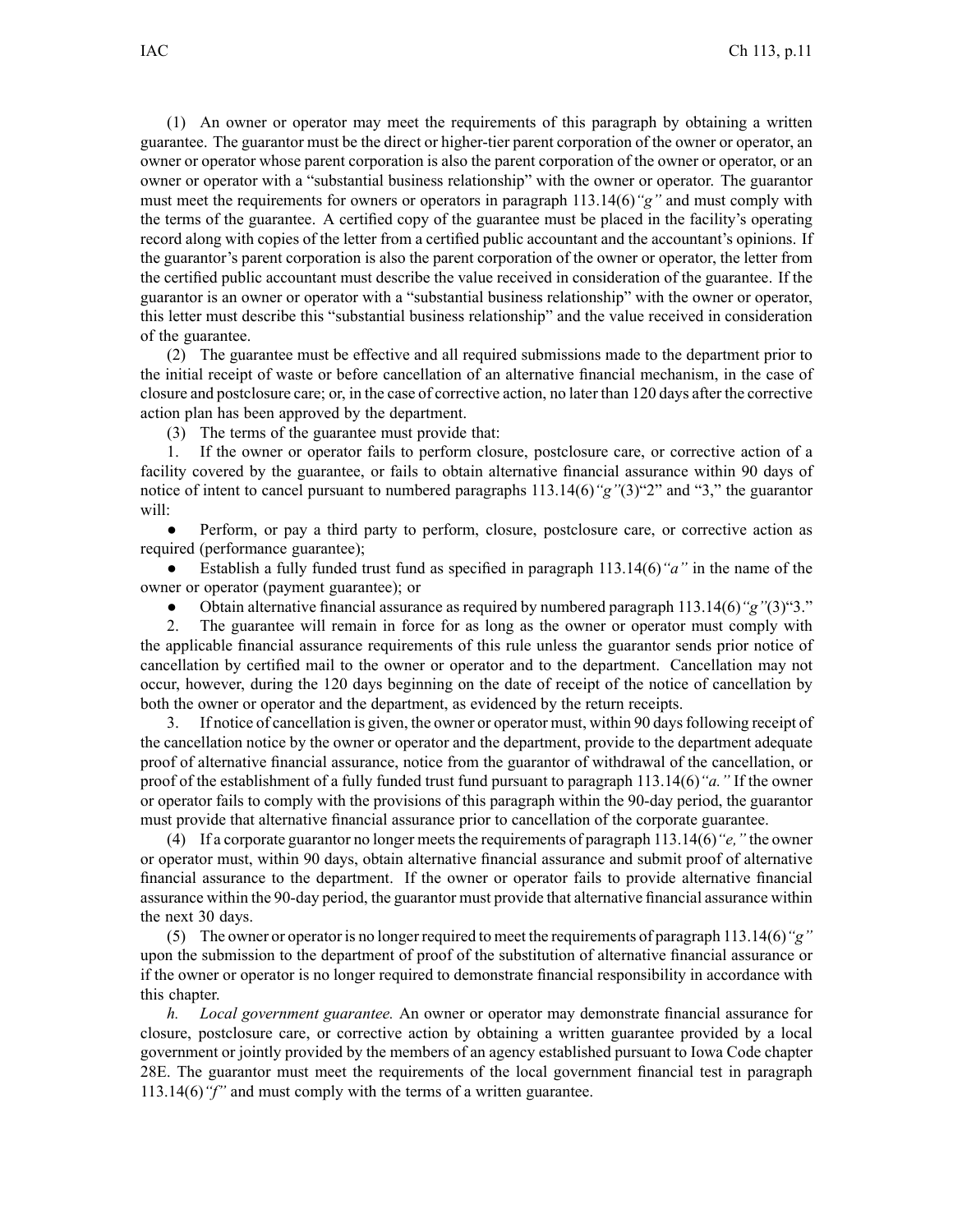(1) Terms of the written guarantee. The guarantee must be effective before the initial receipt of waste or before the cancellation of alternative financial assurance, in the case of closure and postclosure care; or no later than 120 days after the corrective action plan is approved by the department. The guarantee must provide that:

1. If the owner or operator fails to perform closure, postclosure care, or corrective action of <sup>a</sup> facility covered by the guarantee or fails to obtain alternative financial assurance within 90 days of notice of intent to cancel pursuan<sup>t</sup> to numbered paragraphs 113.14(6)*"h"*(1)"2" and "3," the guarantor will:

● Perform, or pay <sup>a</sup> third party to perform, closure, postclosure care, or corrective action as required; or

● Establish <sup>a</sup> fully funded trust fund as specified in paragraph 113.14(6)*"a"* in the name of the owner or operator; or

●Obtain alternative financial assurance as required by numbered paragraph 113.14(6)*"h"*(1)"3."

2. The guarantee will remain in force unless the guarantor sends notice of cancellation by certified mail to the owner or operator and to the department. Cancellation may not occur, however, during the 120 days beginning on the date of receipt of the notice of cancellation by both the owner or operator and the department as evidenced by the return receipts.

3. If notice of cancellation is given, the owner or operator must, within 90 daysfollowing receipt of the cancellation notice by the owner or operator and the department, provide to the department adequate proof of alternative financial assurance, notice from the guarantor of withdrawal of the cancellation, or proof of the establishment of <sup>a</sup> fully funded trust fund pursuan<sup>t</sup> to paragraph 113.14(6)*"a."* If the owner or operator fails to comply with the provisions of this paragraph within the 90-day period, the guarantor must provide that alternative financial assurance prior to cancellation of the guarantee.

(2) Record-keeping and reporting requirements.

1. The owner or operator must submit to the department <sup>a</sup> certified copy of the guarantee along with the items required under subparagraph 113.14(6) "f"(3) and place a copy in the facility's official files before the initial receipt of waste or before cancellation of alternative financial assurance, whichever is later, in the case of closure and postclosure care; or no later than 120 days after the corrective action plan has been approved by the department.

2. The owner or operator shall no longer be required to submit the items specified in numbered paragraph 113.14(6)*"h"*(2)"1" when proof of alternative financial assurance has been submitted to the department or the owner or operator is no longer required to provide financial assurance pursuan<sup>t</sup> to this rule.

3. If <sup>a</sup> local governmen<sup>t</sup> guarantor no longer meets the requirements of paragraph 113.14(6)*"f,"* the owner or operator must, within 90 days, submit to the department proof of alternative financial assurance. If the owner or operator fails to obtain alternative financial assurance within the 90-day period, the guarantor must provide that alternative financial assurance within the next 30 days.

*i. Local governmen<sup>t</sup> dedicated fund.* The owner or operator of <sup>a</sup> publicly owned MSWLF or local governmen<sup>t</sup> serving as <sup>a</sup> guarantor may demonstrate financial assurance for closure, postclosure care, or corrective action, whichever is applicable, by establishing <sup>a</sup> dedicated fund or account that conforms to the requirements of this subrule. A dedicated fund will be considered eligible if it complies with subparagraph 113.14(6)*"i"*(1) or (2) below, and all other provisions of this paragraph, and documentation of this compliance has been submitted to the department.

(1) The fund shall be dedicated by state constitutional provision or local governmen<sup>t</sup> statute, charter, ordinance, or order to pay for closure, postclosure care, or corrective action costs, whichever is applicable, arising from the operation of the MSWLF and shall be funded for the full amount of coverage or funded for par<sup>t</sup> of the required amount of coverage and used in combination with another mechanism(s) that provides the remaining coverage.

(2) The fund shall be dedicated by state constitutional provision or local governmen<sup>t</sup> statute, charter, ordinance, or order as <sup>a</sup> reserve fund and shall be funded for no less than the full amount of coverage or funded for par<sup>t</sup> of the required amount of coverage and used in combination with another mechanism(s) that provides the remaining coverage.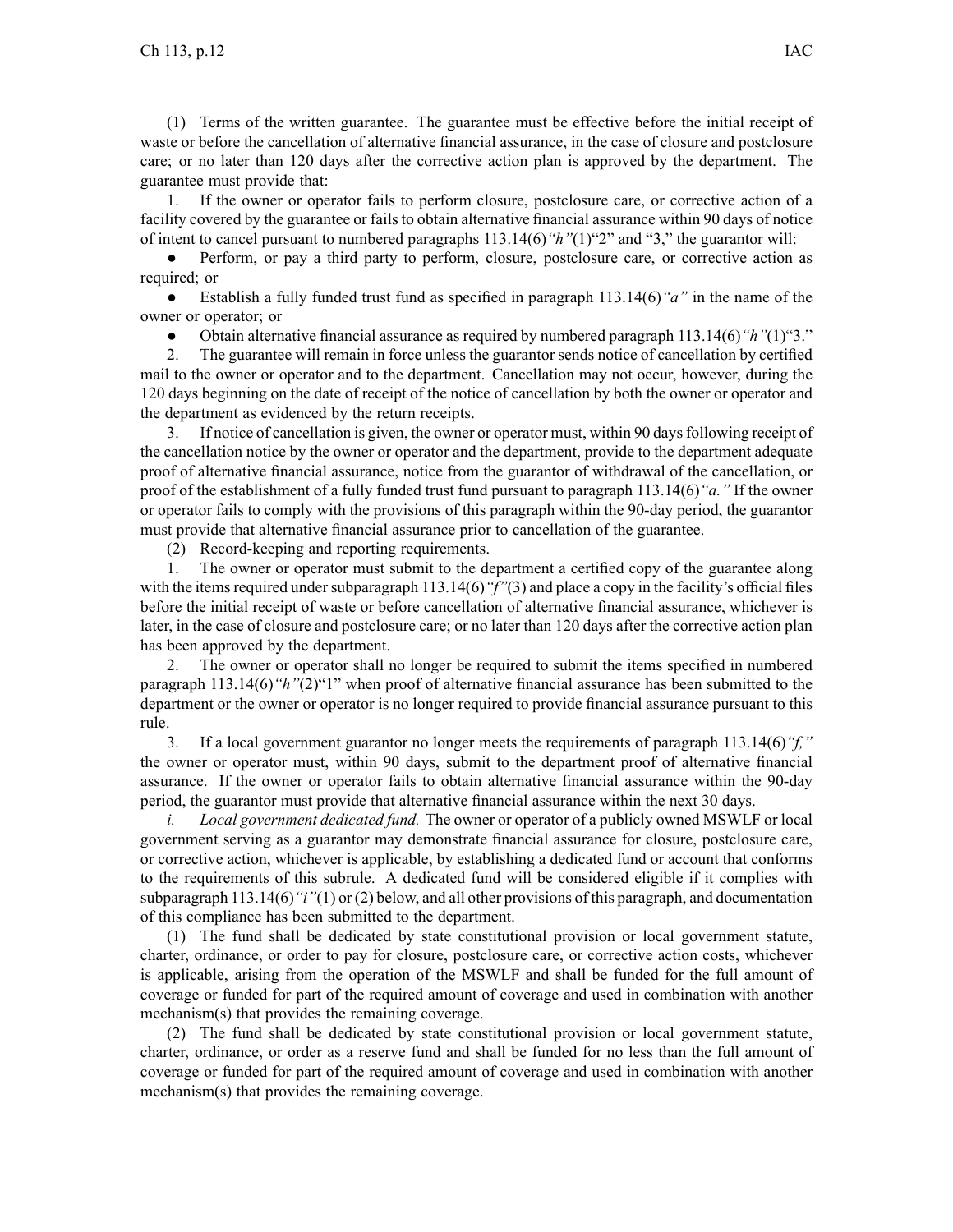(3) Payments into the dedicated fund must be made annually by the owner or operator for ten years or over the permitted life of the MSWLF, whichever is shorter, in the case of <sup>a</sup> dedicated fund for closure or postclosure care; or over one-half of the estimated length of an approved corrective action plan in the case of <sup>a</sup> response to <sup>a</sup> known release. This is referred to as the "pay-in period." The initial paymen<sup>t</sup> into the dedicated fund must be made before the initial receipt of waste in the case of closure and postclosure care or no later than 120 days after the corrective action plan has been approved by the department.

(4) For <sup>a</sup> dedicated fund used to demonstrate financial assurance for closure and postclosure care, the first paymen<sup>t</sup> into the dedicated fund must be at least equal to the amount specified in subrule 113.14(9), divided by the number of years in the pay-in period as defined in this subrule. The amount of subsequent payments must be determined by the following formula:

Next Payment 
$$
=\frac{CE - CB}{Y}
$$

where CE is the total required financial assurance for the owner or operator, CB is the current balance of the fund, and Y is the number of years remaining in the pay-in period.

(5) For <sup>a</sup> dedicated fund used to demonstrate financial assurance for corrective action, the first paymen<sup>t</sup> into the dedicated fund must be at least one-half of the current cost estimate, divided by the number of years in the corrective action pay-in period as defined in this subrule. The amount of subsequent payments must be determined by the following formula:

$$
Payment = \frac{RB - CF}{Y}
$$

where RB is the most recent estimate of the required dedicated fund balance, which is the total cost that will be incurred during the second half of the corrective action period, CF is the current amount in the dedicated fund, and Y is the number of years remaining in the pay-in period.

(6) The initial paymen<sup>t</sup> into the dedicated fund must be made before the initial receipt of waste or before the cancellation of an alternative financial assurance mechanism, in the case of closure and postclosure care; or no later than 120 days after the corrective action remedy has been approved by the department.

(7) After the pay-in period has been completed, the dedicated fund shall be adjusted annually to correct any deficiency of the fund with respec<sup>t</sup> to the adjusted cost estimates and may be adjusted annually should the balance in the fund exceed the adjusted cost estimate.

**113.14(7)** *General requirements.*

*a.* Use of multiple financial mechanisms. An owner or operator may satisfy the requirements of this subrule by establishing more than one financial mechanism per facility. The mechanisms must be <sup>a</sup> combination of those mechanisms outlined in this rule and must provide financial assurance for an amount at least equal to the current cost estimate for closure, postclosure care, or corrective action, whichever is applicable. The financial test and <sup>a</sup> guarantee provided by <sup>a</sup> corporate parent, sibling or grandparent may not be combined if the financial statements of the two entities are consolidated.

*b.* Use of one mechanism for multiple facilities. An owner or operator may satisfy the requirements of this subrule for multiple MSWLFs by the use of one mechanism if the owner or operator ensures that the mechanism provides financial assurance for an amount at least equal to the current cost estimates for closure, postclosure care, or corrective action, whichever is applicable, for all MSWLFs covered.

*c.* Criteria. The language of the financial assurance mechanisms listed in this rule must ensure that the instruments satisfy the following criteria:

(1) The financial assurance mechanisms must ensure that the amount of funds assured is sufficient to cover the costs of closure, postclosure care, or corrective action for known releases, whichever is applicable;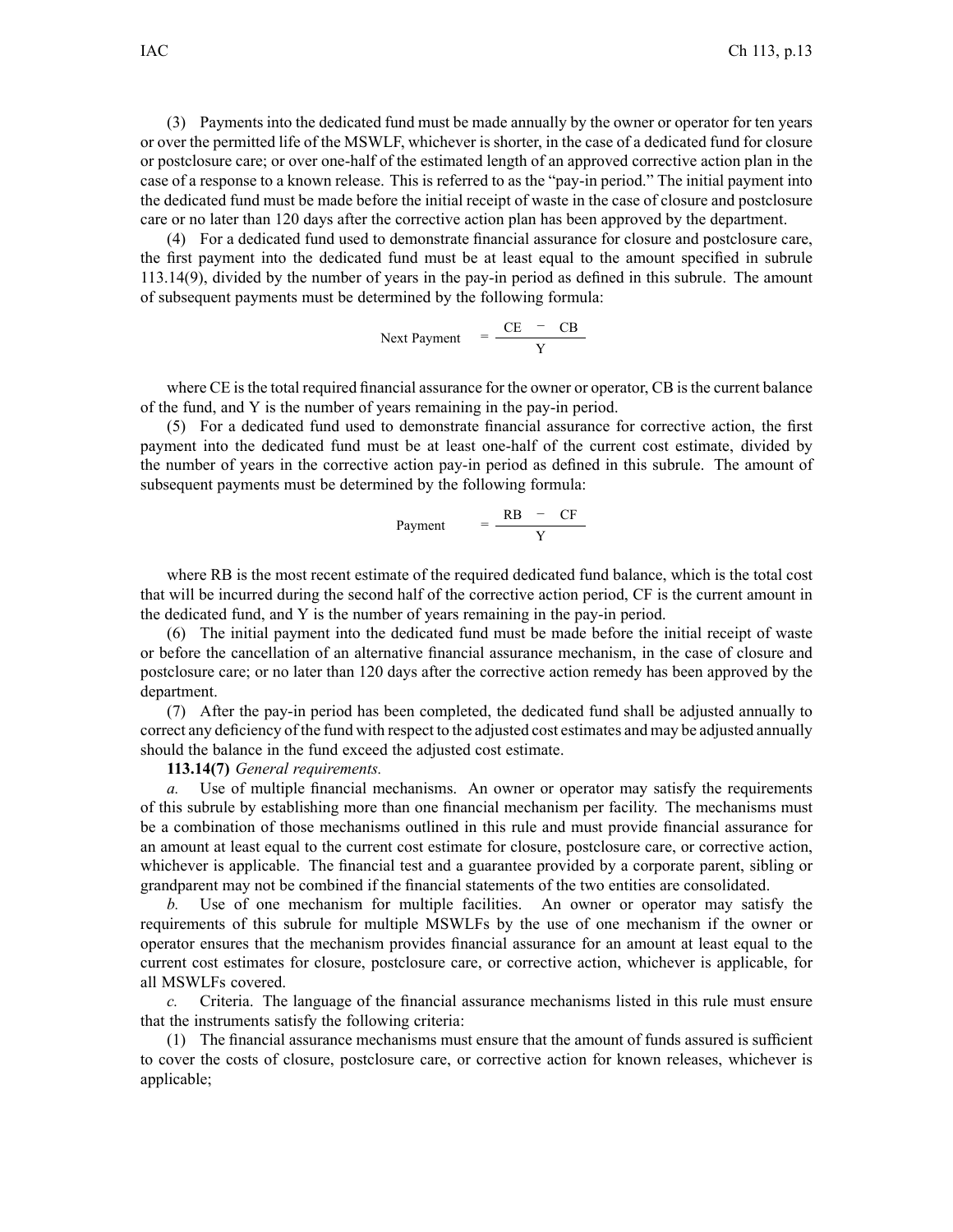(2) The financial assurance mechanisms must ensure that funds will be available in <sup>a</sup> timely fashion when needed;

(3) The financial assurance mechanisms must be obtained by the owner or operator prior to the initial receipt of solid waste and no later than 120 days after the corrective action plan has been approved by the department until the owner or operator is released from the financial assurance requirements; and

(4) The financial assurance mechanisms must be legally valid, binding, and enforceable under Iowa law.

*d.* No permit shall be issued by the department pursuan<sup>t</sup> to Iowa Code section 455B.305 unless the applicant has demonstrated compliance with rule 113.14(455B).

**113.14(8)** *Closure and postclosure accounts.* The holder of <sup>a</sup> permit for an MSWLF shall maintain <sup>a</sup> separate account for closure and postclosure care as required by Iowa Code section 455B.306(8)*"b."* The account shall be specific to <sup>a</sup> particular facility.

*a.* Definitions. For the purpose of this subrule, the following definitions shall apply:

*"Account"* means <sup>a</sup> formal, separate set of records.

*"Current balance"* means cash in an account established pursuan<sup>t</sup> to this rule plus the current value of investments of moneys collected pursuan<sup>t</sup> to subrule 113.14(8) and used to purchase one or more of the investments listed in Iowa Code section 12B.10(5).

*"Current cost estimate"* means the closure cost estimate prepared and submitted to the department pursuan<sup>t</sup> to subrule 113.14(3) and the postclosure cost estimate prepared and submitted pursuan<sup>t</sup> to subrule 113.14(4).

*b.* Moneysin the accountsshall not be assigned for the benefit of creditors excep<sup>t</sup> the state of Iowa.

*c.* Moneys in the accounts shall not be used to pay any final judgment against <sup>a</sup> permit holder arising out of the ownership or operation of the site during its active life or after closure.

*d.* Withdrawal of funds. Except as provided in paragraph 113.14(8)*"e,"* moneys in the accounts may be withdrawn without departmental approval only for the purpose of funding closure, including partial closure, or postclosure activities that are in conformance with <sup>a</sup> closure/postclosure plan which has been submitted pursuant to paragraph 113.5(1)*"i."* Withdrawals for activities not in conformance with a closure/postclosure plan must receive prior written approval from the department. Permit holders using <sup>a</sup> trust fund established pursuan<sup>t</sup> to paragraph 113.14(6)*"a"* to satisfy the requirements of this subrule must comply with the requirements of subparagraph 113.14(6)*"a"*(6) prior to withdrawal.

*e.* Excess funds. If the balance of <sup>a</sup> closure or postclosure account exceeds the current cost estimate for closure or postclosure at any time, the permit holder may withdraw the excess funds so long as the withdrawal does not cause the balance to be reduced below the amount of the current cost estimate.

*f.* Initial proof of establishment of account. A permit holder shall submit <sup>a</sup> statement of account, signed by the permit holder, to the department by April 1, 2003, that indicates that accounts have been established pursuan<sup>t</sup> to this subrule. Permit holders for new MSWLFs permitted after April 1, 2003, shall submit to the department prior to the MSWLF's initial receipt of waste <sup>a</sup> statement of account, signed by the permit holder.

*g.* An account established pursuan<sup>t</sup> to paragraph 113.14(6)*"a"* for trust funds or paragraph 113.14(6)*"i"* for local governmen<sup>t</sup> dedicated funds also satisfies the requirements of this subrule, and the permit holder shall not be required to establish closure and postclosure accounts in addition to said financial assurance accounts. Accounts established pursuan<sup>t</sup> to paragraph 113.14(6)*"a"* or 113.14(6)*"i,"* which are intended to satisfy the requirements of this subrule, must comply with Iowa Code section 455B.306(8)*"b."*

*h.* Yearly deposits. Deposits into the closure and postclosure accounts shall be made at least yearly in the amounts specified in this subrule beginning with the close of the facility's first fiscal year that begins after June 30, 2002. The deposits shall be made within 30 days of the close of each fiscal year. The minimum yearly deposit to the closure and postclosure accounts shall be determined using the following formula: